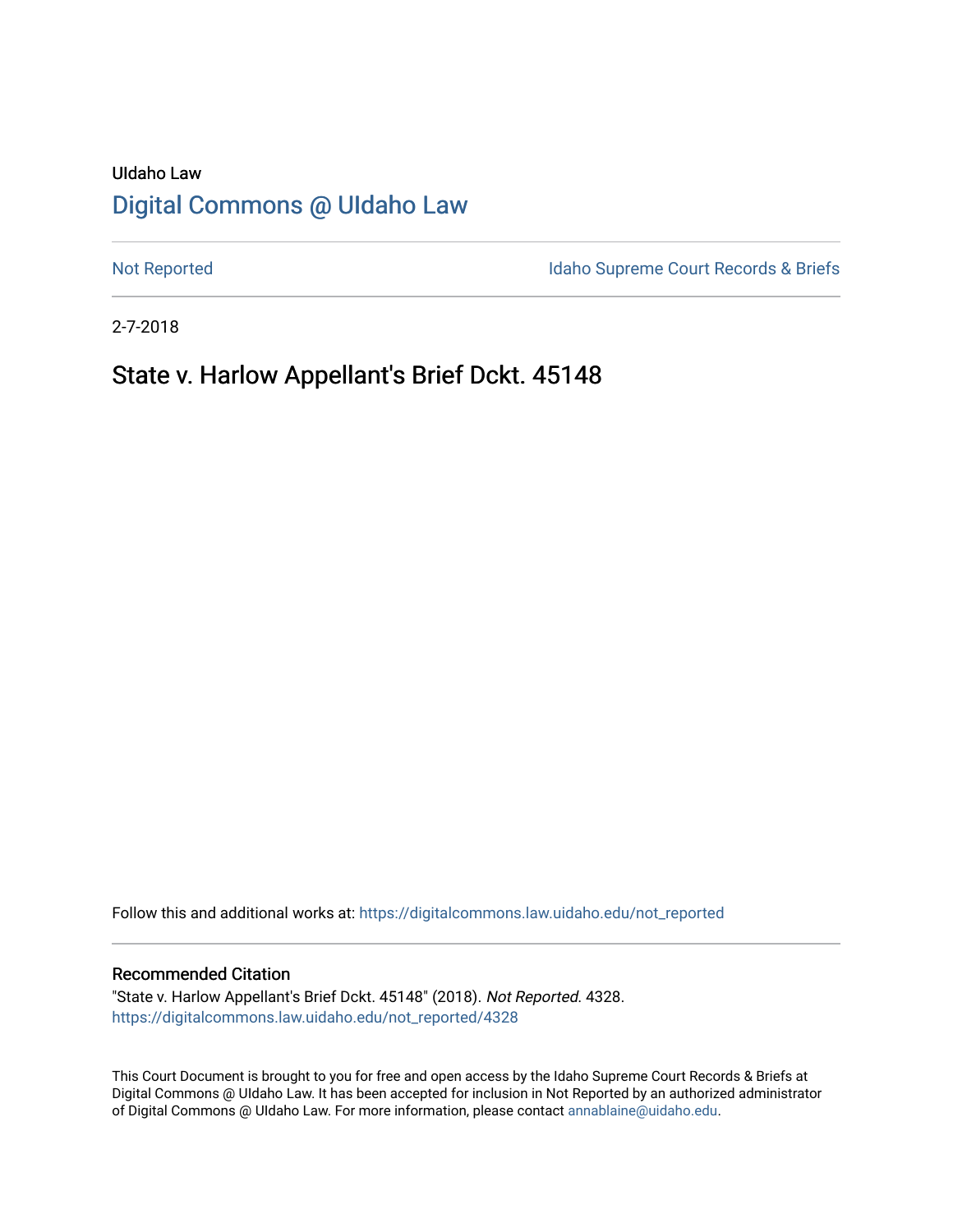#### **IN THE SUPREME COURT OF THE STATE OF IDAHO**

**STATE OF IDAHO, ) Plaintiff-Respondent, ) v. ) NILES BRAD HARLOW, ) Defendant-Appellant. ) \_\_\_\_\_\_\_\_\_\_\_\_\_\_\_\_\_\_\_\_\_\_\_\_\_\_\_\_\_\_\_\_\_\_\_\_)**

**) NO. 45148**

**) ADA COUNTY NO. CR-FE-2016-9934**

### **BRIEF OF APPELLANT** \_\_\_\_\_\_\_\_\_\_\_\_\_\_\_\_\_\_\_\_\_\_\_\_

\_\_\_\_\_\_\_\_\_\_\_\_\_\_\_\_\_\_\_\_\_\_\_\_

**)**

**)**

### **APPEAL FROM THE DISTRICT COURT OF THE FOURTH JUDICIAL DISTRICT OF THE STATE OF IDAHO, IN AND FOR THE COUNTY OF ADA**

\_\_\_\_\_\_\_\_\_\_\_\_\_\_\_\_\_\_\_\_\_\_\_\_

### **HONORABLE STEVEN HIPPLER District Judge** \_\_\_\_\_\_\_\_\_\_\_\_\_\_\_\_\_\_\_\_\_\_\_\_

**ERIC D. FREDERICKSEN KENNETH K. JORGENSEN State Appellate Public Defender Officer Attorney General I.S.B. #6555 Criminal Law Division**

**ANDREA W. REYNOLDS Boise, Idaho 83720-0010 Deputy State Appellate Public Defender (208) 334-4534 I.S.B. #9525 322 E. Front Street, Suite 570 Boise, Idaho 83702 Phone: (208) 334-2712 Fax: (208) 334-2985 E-mail: documents@sapd.state.id.us**

**ATTORNEYS FOR ATTORNEY FOR DEFENDANT-APPELLANT PLAINTIFF-RESPONDENT**

**P.O. Box 83720**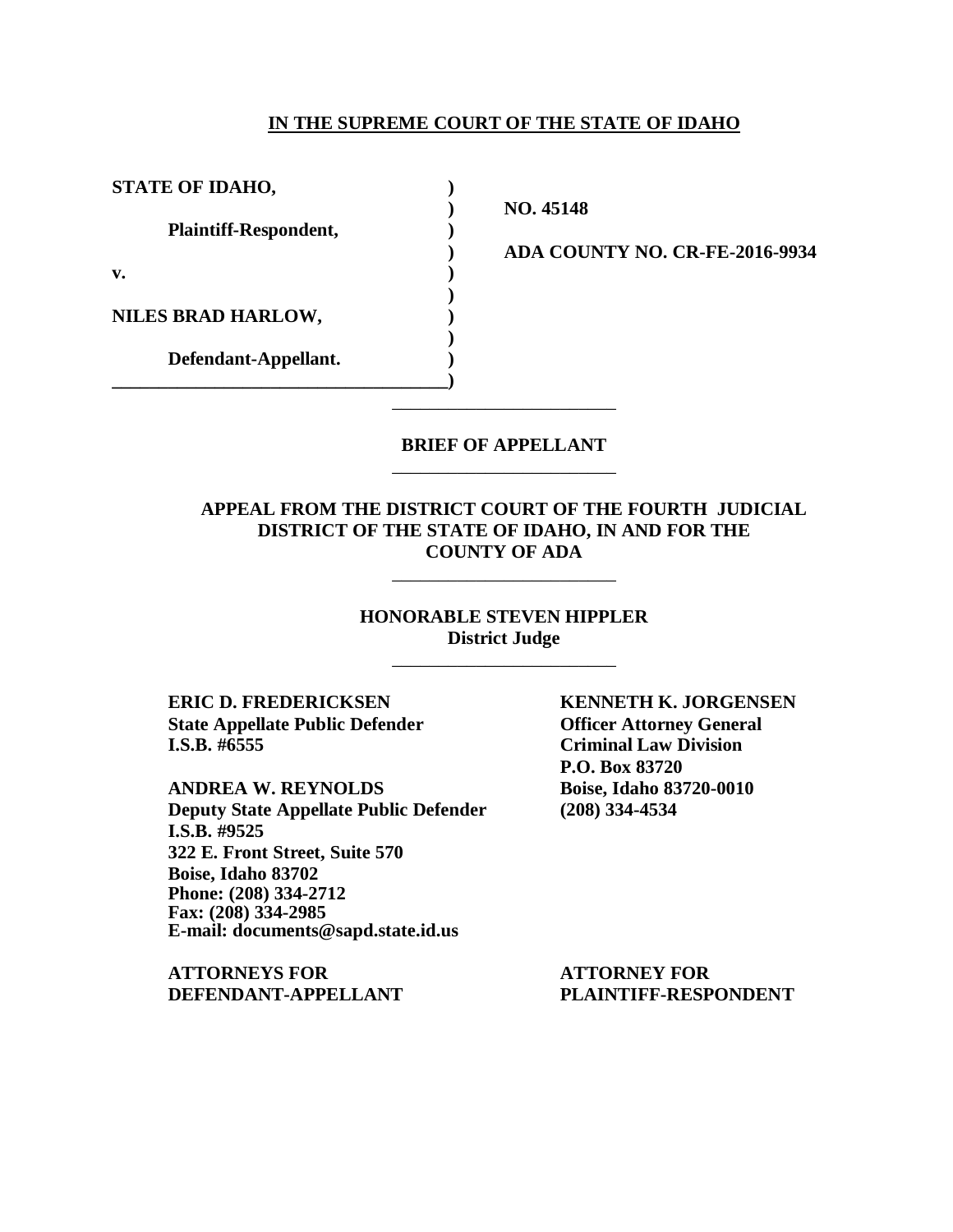## **TABLE OF CONTENTS**

| Statement of Facts and                                                                                                                                                                                                                                                 |
|------------------------------------------------------------------------------------------------------------------------------------------------------------------------------------------------------------------------------------------------------------------------|
|                                                                                                                                                                                                                                                                        |
|                                                                                                                                                                                                                                                                        |
|                                                                                                                                                                                                                                                                        |
|                                                                                                                                                                                                                                                                        |
|                                                                                                                                                                                                                                                                        |
| C. The District Court Erred In Concluding Mr. Harlow Was Not Subjected<br>To A Custodial Interrogation Because A Reasonable Person In His<br>Position Would Have Understood His Freedom Of Movement<br>Was Restrained To The Degree Associated With A Formal<br>Arrest |
|                                                                                                                                                                                                                                                                        |
|                                                                                                                                                                                                                                                                        |
|                                                                                                                                                                                                                                                                        |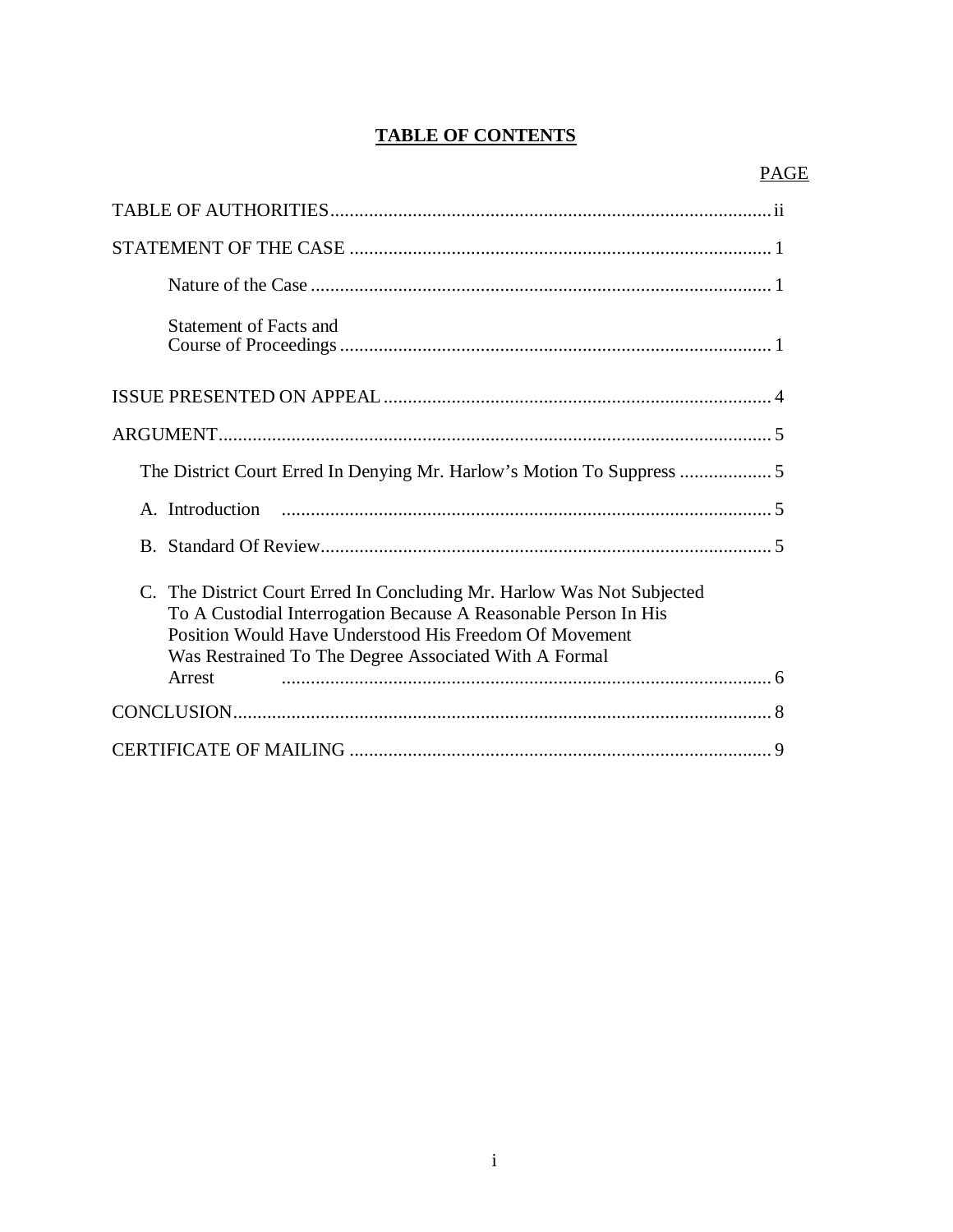# **TABLE OF AUTHORITIES**

# Cases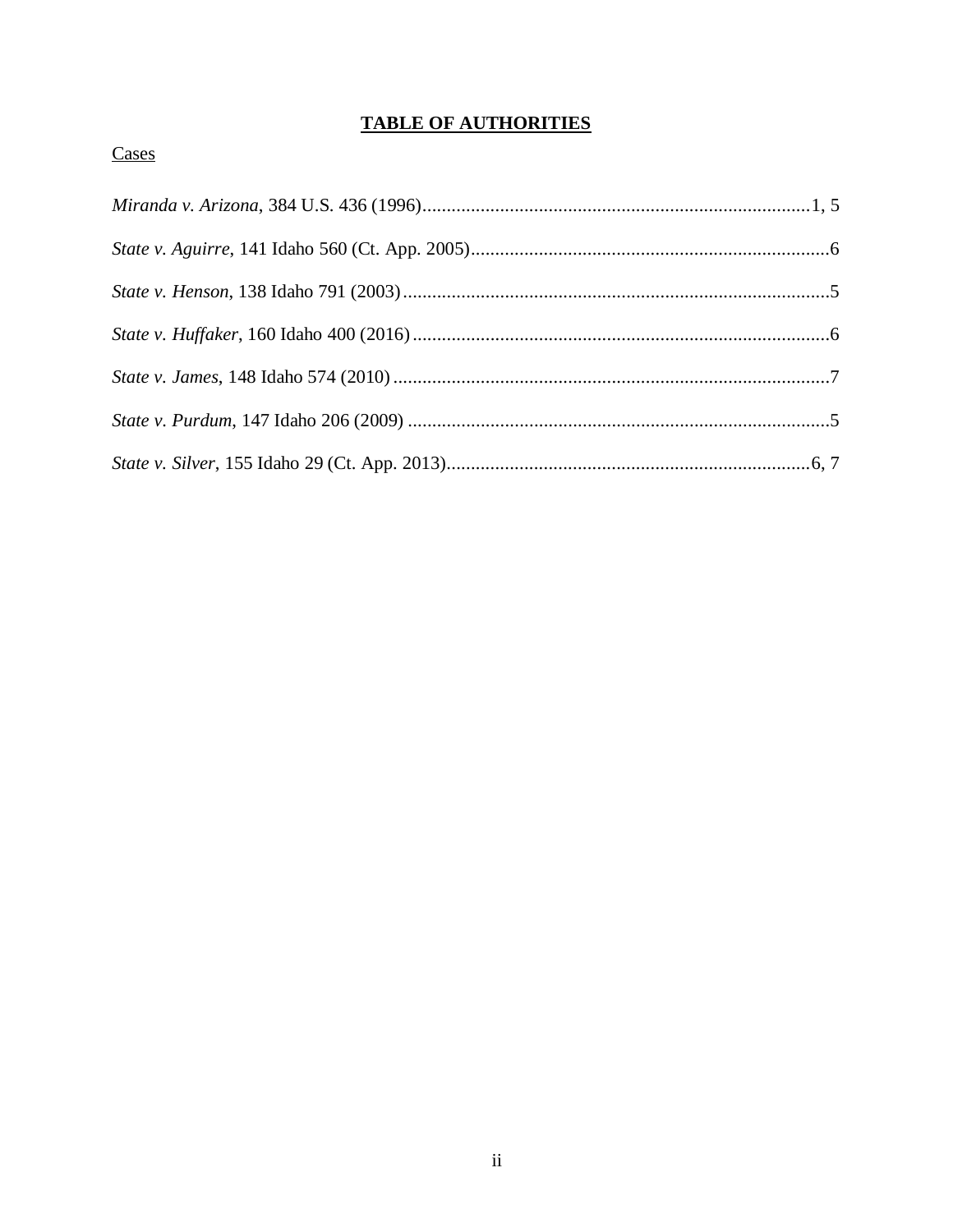#### STATEMENT OF THE CASE

#### Nature of the Case

Niles Brad Harlow appeals from his judgment of conviction for possession of a controlled substance, challenging the district court's denial of his motion to suppress. The district court denied Mr. Harlow's motion to suppress, concluding he was not required to be advised of his rights pursuant to *Miranda v. Arizona*, 384 U.S. 436 (1996), because he was not subjected to a custodial interrogation. The district court erred. A reasonable person in Mr. Harlow's position would have understood his freedom of movement was restrained to the degree associated with a formal arrest when, in the dark of night, he was handcuffed in front of a patrol car, told he was being detained, left to wait almost twenty minutes while officers searched his truck, and then told, "I know this is your methamphetamine," and "I can prove this." This Court should vacate Mr. Harlow's conviction and reverse the district court's order denying his motion to suppress.

### Statement of Facts and Course of Proceedings

At approximately 1:47 a.m. on April 16, 2016, police officer Ian Hale observed a Ford Ranger pull off the road into a pull-out area near a parked semi-trailer. (R., p.84.) Officer Hale was concerned the driver might have stopped to steal exposed pallets from the semi-trailer, so he made a U-turn and parked his patrol car approximately 25 feet behind the truck. (R., p.84.) Officer Hale approached the truck from the passenger's side, and observed Mr. Harlow in the driver's seat. (R., p.84.) Officer Hale asked Mr. Harlow if everything was okay, and Mr. Harlow said he was having car trouble and his vehicle had been smoking. (R., p.84.) Officer Hale walked around the back of the truck, intending to approach from the driver's side, but Mr. Harlow exited his truck and met Officer Hale outside the truck. (R., p.84.) As Officer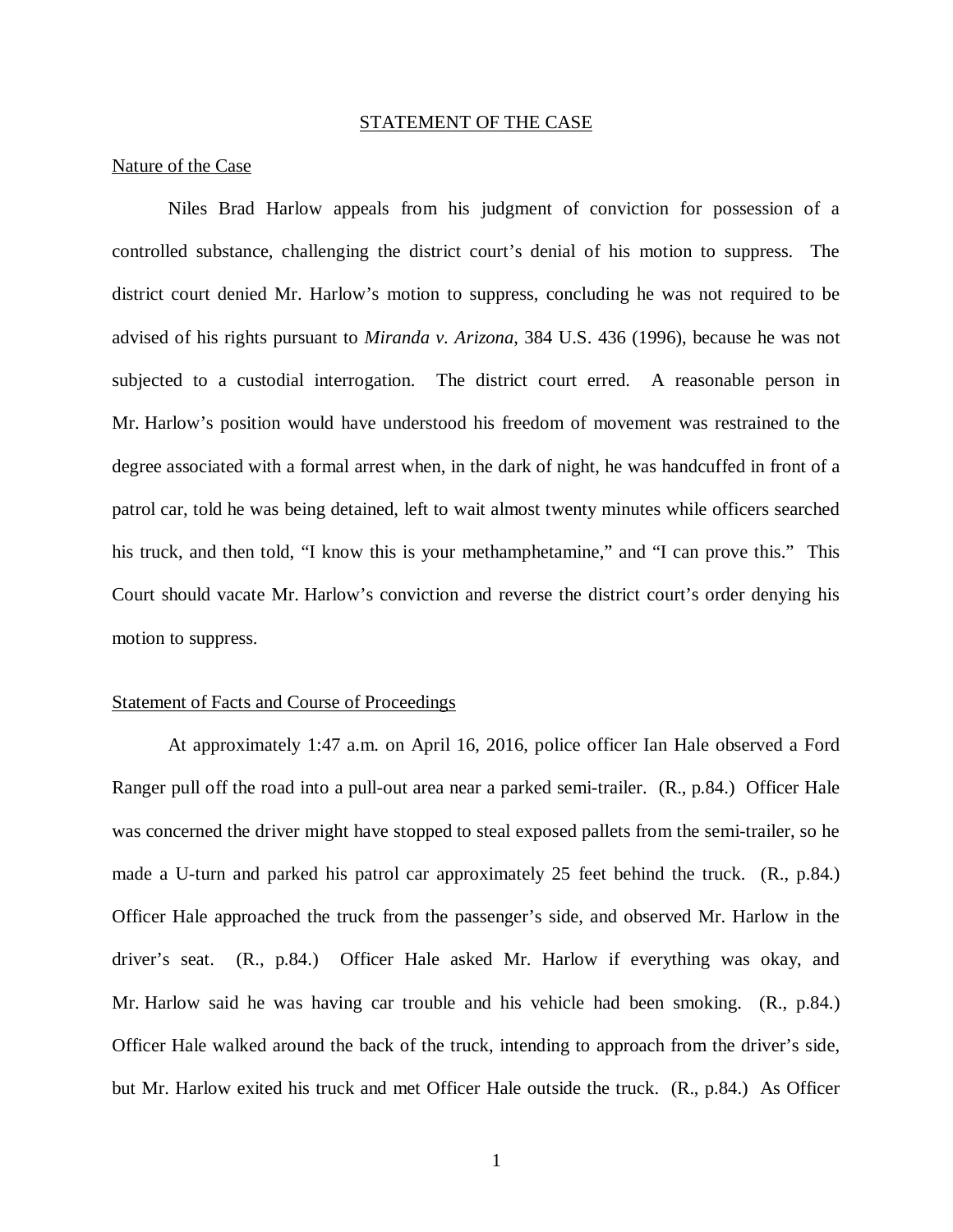Hale was speaking with Mr. Harlow, he observed a plastic bag containing a white crystalline substance near Mr. Harlow's feet. (R., p.84.) Officer Hale testified at the suppression hearing that as soon as he saw the plastic bag, he "immediately ... could tell it was meth."  $(2/9/17)$ Tr., p.13, Ls.10-21.) At that point, the encounter transferred from a routine stop into a drug investigation.

Officer Hale told Mr. Harlow to "keep his hands were I could see them." (2/9/17 Tr., p.13, L.23 – p.14, L.1) He "had [Mr. Harlow] walk towards the back of his vehicle with his hands behind his back" and "told him [to] sit on the bumper" while he called for a canine assist. (2/9/17 Tr., p.14, Ls.1-6.) After the canine officer arrived, Officer Hale patted Mr. Harlow down, handcuffed him, and told him he was being detained. (R., p.84; 2/9/17 Tr., p.14, Ls.24- 25, p.15, L.25 – p.16, L.1.) He then had Mr. Harlow walk to the front of his patrol vehicle and wait there while he collected the bag he suspected contained methamphetamine. (2/9/17 Tr., p.16, Ls.4-9.) At some point, a third patrol car and a third uniformed officer arrived on scene. (R., p.85, note 2.) Mr. Harlow waited, handcuffed in front of Officer Hale's patrol car, while the canine officer led his dog around Mr. Harlow's truck, and then the canine officer and Officer searched his truck. (2/9/17 Tr., p.16, Ls.2-9.)

After searching Mr. Harlow's truck and finding nothing incriminating inside, Officer Hale turned off his on-body video camera, and then talked to Mr. Harlow about possibly being a confidential informant.  $(2/9/17 \text{ Tr.}, \text{ p.20}, \text{ L.24 - p.21}, \text{ L.2.})$  The officer described the conversation as follows:

I basically went up to him and told him, hey, listen, I know this is your methamphetamine, you look like you're on methamphetamine, you're jittery, speaking very fast, agitated. I told him I can prove this, I can fingerprint this, but I gave him some options about, hey, you can keep denying and that's fine, but if you want to work with us, there's people we can contact and see if we can make – [catch] a big fish out of a small fish.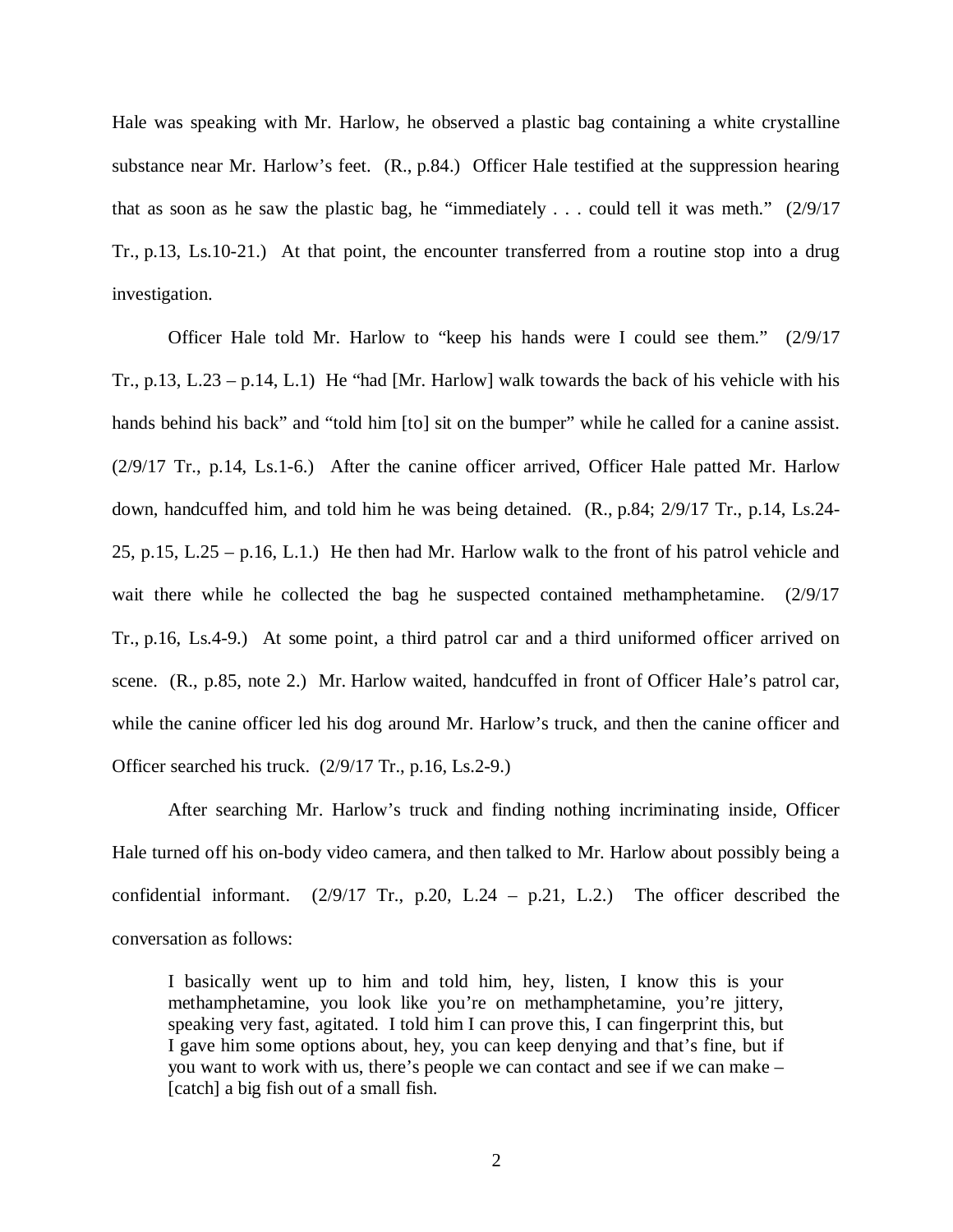(2/9/17 Tr., p.17, Ls.3-10.) Officer Hale explained at the suppression hearing, "I said you're caught, are you willing to work with us? He said yes. I took the handcuffs off of him and I said, 'this is your meth, time to be honest,' and he shook his head yes." (2/9/17 Tr., p.18, Ls.11-14.) At the suppression hearing, the officer confirmed he did not remove Mr. Harlow's handcuffs until after he showed interest in being a confidential informant. (2/9/17 Tr., p.21, Ls.16-18.) Officer Hale acknowledged he never advised Mr. Harlow of his *Miranda* rights. (2/9/17 Tr., p.24, Ls.15-18.)

Mr. Harlow did not become a confidential informant, and was ultimately charged by Information with one count of felony possession of a controlled substance. (R., pp.41-42.) He filed a motion to suppress the statements he made to law enforcement under the United States and Idaho Constitutions because he was subjected to a custodial interrogation without being advised of his *Miranda* rights. (R., pp.54-60.) Following a hearing, the district court issued a memorandum decision and order denying Mr. Harlow's motion to suppress. (R., pp.83-91.) The district court concluded Mr. Harlow did not meet his burden of showing he was subjected to a custodial interrogation. (R., p.89.) The case proceeded to trial, and a jury found Mr. Harlow guilty of the charged offense. (R., pp.94-97, 126.) The district court sentenced Mr. Harlow to a unified term of six years, with two years fixed, and then suspended the sentence and placed Mr. Harlow on probation for a period of five years. (4/24/17 Tr., p.277, Ls.10-17.) The judgment of conviction was entered on May 5, 2017, and Mr. Harlow filed a timely notice of appeal on May 31, 2017. (R., pp.128-36, 142-45.)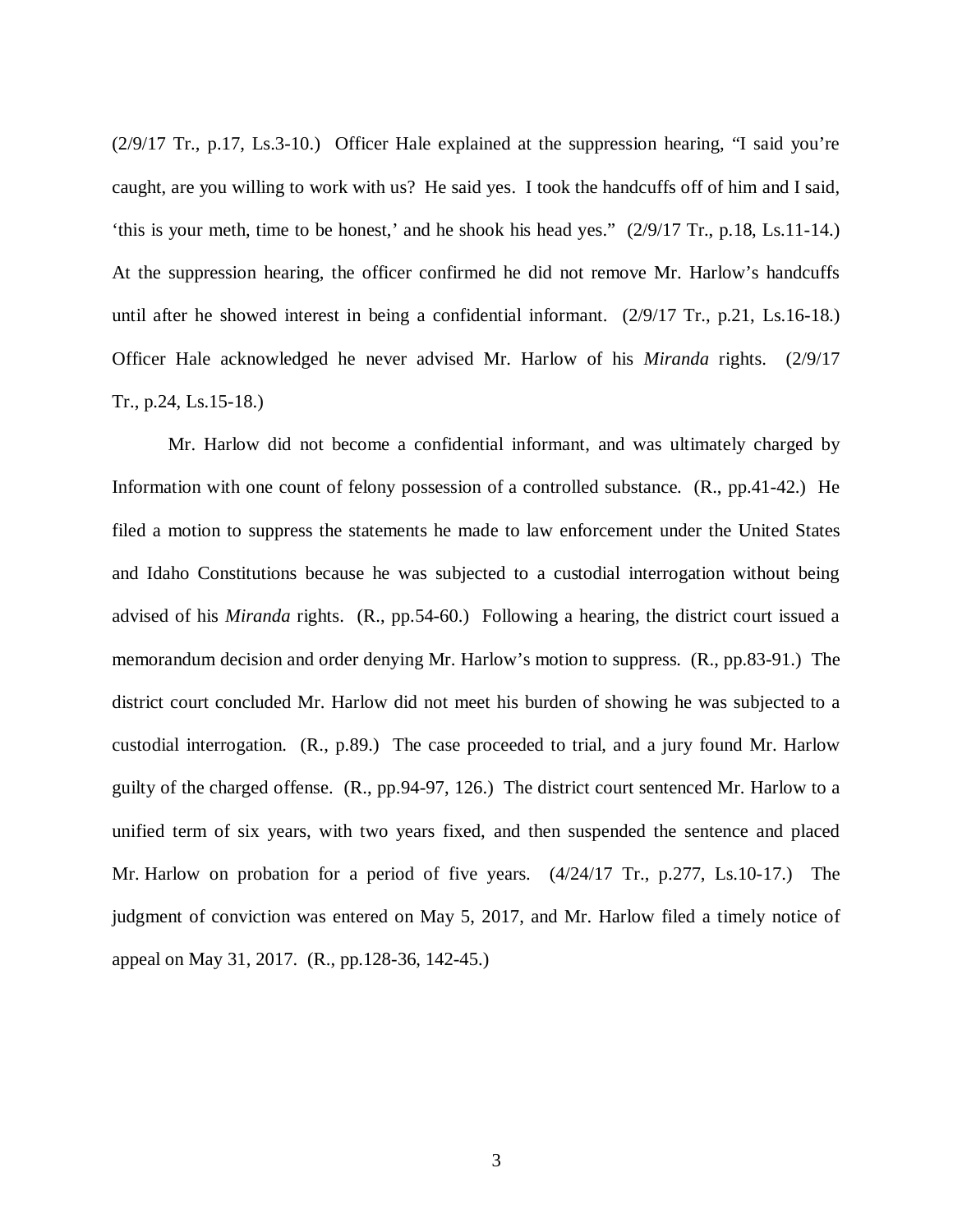# ISSUE

Did the district court err in denying Mr. Harlow's motion to suppress?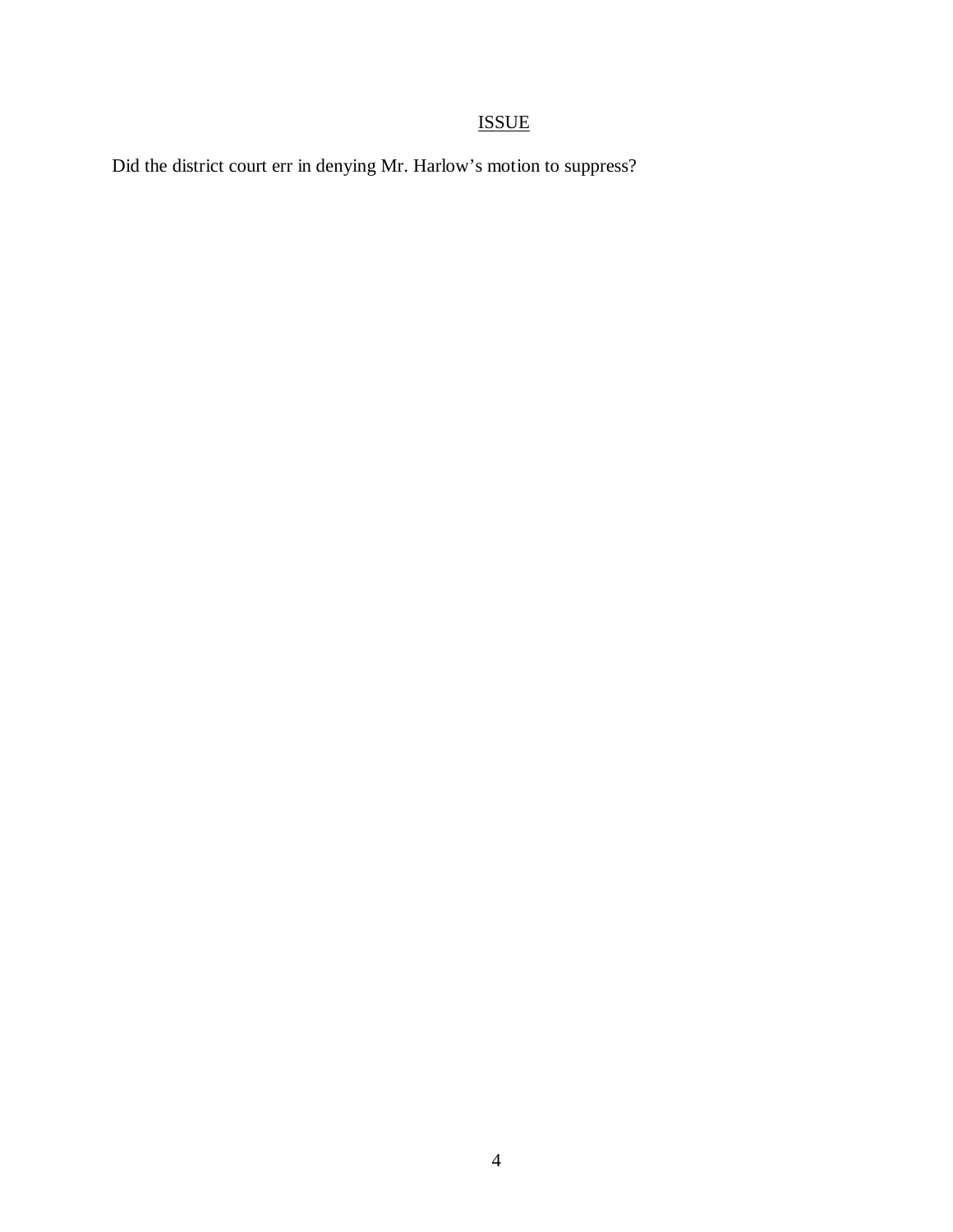#### ARGUMENT

#### The District Court Erred In Denying Mr. Harlow's Motion To Suppress

#### A. Introduction

In *Miranda v. Arizona*, the Supreme Court held a person must be informed of his Fifth Amendment privilege against self-incrimination prior to being subjected to a custodial interrogation; otherwise, any incriminating statements made by the person are inadmissible at trial. 384 U.S. at 444-45; *see also State v. Henson*, 138 Idaho 791, 795 (2003) (discussing *Miranda*). The only issue in this case is whether Mr. Harlow was in custody for purposes of *Miranda* at the time he was interrogated by Officer Hale. The district court erred in concluding Mr. Harlow was not in custody. A reasonable person in Mr. Harlow's position would have understood his freedom of movement was restrained to the degree associated with a formal arrest when, in the dark of night, he was handcuffed in front of a patrol car, told he was being detained, left to wait almost twenty minutes while officers searched his truck, and then told, "I know this is your methamphetamine," and "I can prove this."

#### B. Standard Of Review

"In reviewing a district court order granting or denying a motion to suppress evidence, the standard of review is bifurcated." *State v. Purdum*, 147 Idaho 206, 207 (2009) (citation omitted). "This Court will accept the trial court's findings of fact unless they are clearly erroneous. However, this Court may freely review the trial court's application of constitutional principles in light of the facts found." *Id.* (citations omitted). "At a suppression hearing, the power to assess the credibility of witnesses, resolve factual conflicts, weigh evidence, and draw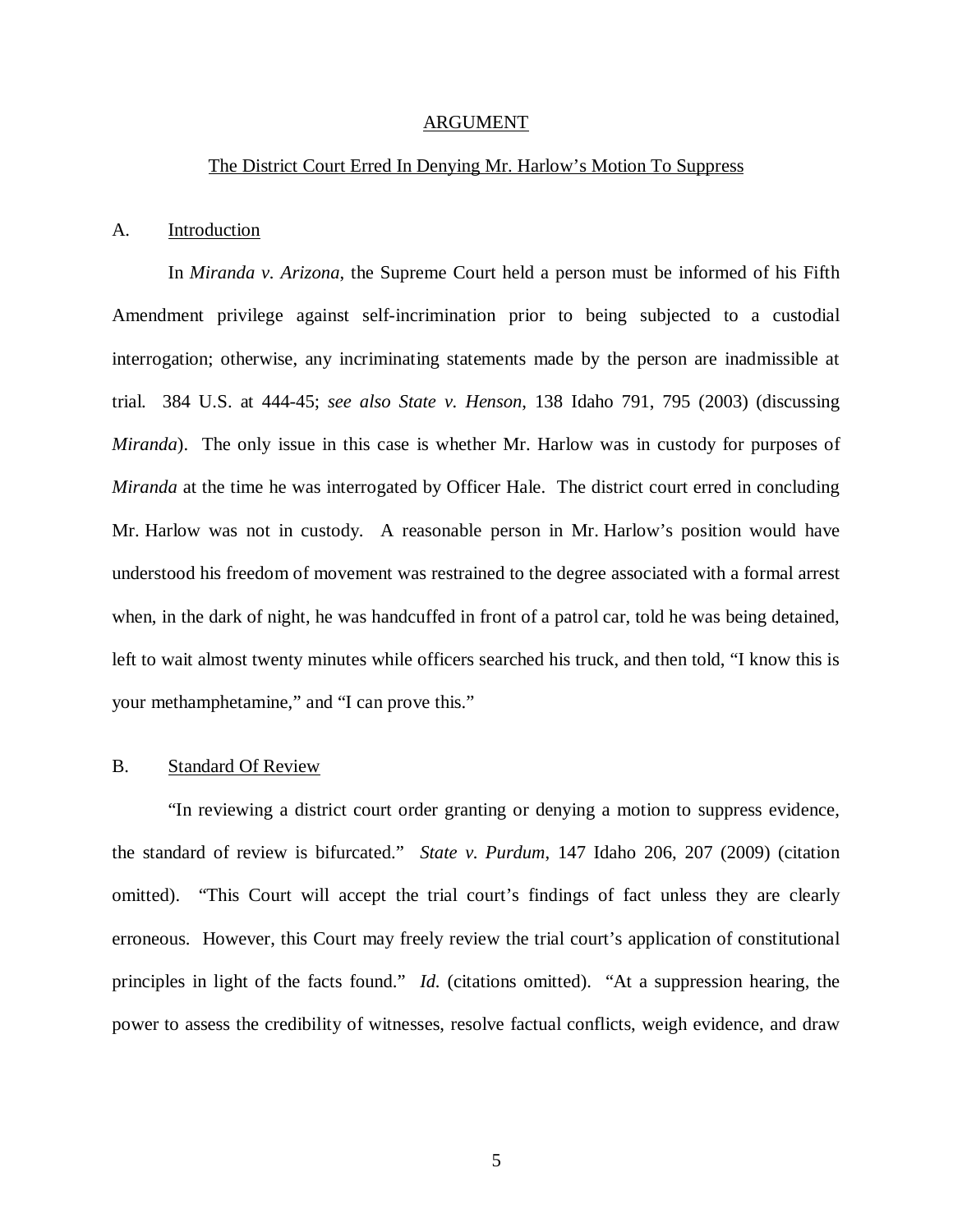factual inferences is vested in the trial court." *State v. Aguirre*, 141 Idaho 560, 562 (Ct. App. 2005) (citations omitted).

## C. The District Court Erred In Concluding Mr. Harlow Was Not Subjected To A Custodial Interrogation Because A Reasonable Person In His Position Would Have Understood His Freedom Of Movement Was Restrained To The Degree Associated With A Formal Arrest

In *State v. Huffaker*, the Idaho Supreme Court explained that "*Miranda* warnings are required where a suspect is in custody." 160 Idaho 400, 404 (2016) (citation omitted). "Custody is . . . determined by whether there is a formal arrest or restraint on freedom of movement of the degree associated with a formal arrest." *Id.* (quotation marks and citations omitted). "The test to determine whether a defendant is in custody is objective." *Id.* at 405. "The only relevant inquiry is how a reasonable man in the suspect's position would have understood his situation." *Id.* (quotation marks and citation omitted). In determining whether a person is in custody, "[a] court must consider all of the circumstances surrounding the interrogation." *State v. Silver*, 155 Idaho 29, 32 (Ct. App. 2013) (citations omitted). Specific factors to be considered may include the degree of restraint on the person's freedom of movement including whether the person is placed in handcuffs, the location and visibility of the interrogation, the duration of the interrogation, the time of the interrogation, the number of officers present, and the nature and manner of the questioning. *See id.* The defendant has the burden of showing custody. *Id.*

Here, a reasonable person in Mr. Harlow's position would surely have understood his freedom of movement was restrained to the degree associated with a formal arrest when Officer Hale asked him whether he wanted to work as a confidential informant. Mr. Harlow had already been patted down, handcuffed, and made to wait almost 20 minutes while officers searched his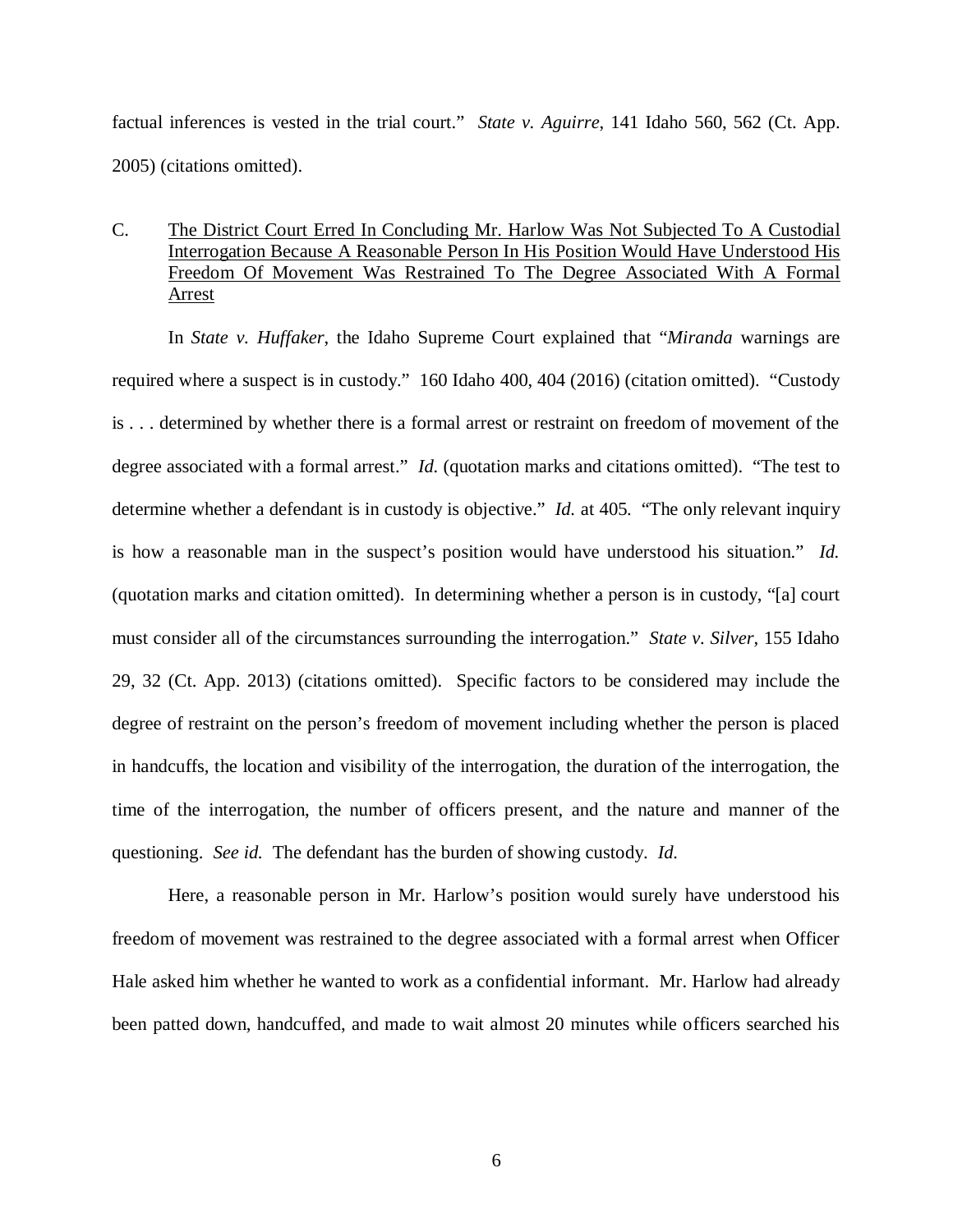vehicle in the dark of night.<sup>[1](#page-10-0)</sup> Officer Hale approached Mr. Harlow and told him, "I know this is your methamphetamine," and "I can prove this." (2/9/17 Tr., p.17, Ls.3-10.) As he described it at the suppression hearing, Officer Hale told Mr. Harlow, "[Y]ou're caught, are you willing to work with us?" (2/9/17 Tr., p.19, Ls.11-13.) Mr. Harlow was not free to go either prior to or during this conversation, as he was still handcuffed and detained. Officer Hale testified at the suppression hearing that even after he removed Mr. Harlow's handcuffs, he was still not free to go. (2/9/17 Tr., p.39, L.16 – p.40, L.6.) This was a custodial interrogation.

We know that people stopped in ordinary traffic stops are generally not "in custody" for purposes of *Miranda*. *See State v. James*, 148 Idaho 574, 577 (2010). However, a motorist who has been detained in a traffic stop can be subjected to treatment that renders him "in custody" for practical purposes. *See id.* That is precisely what happened in this case. Mr. Harlow was not in custody when Officer Hale first approached him, but the treatment he was subjected to rendered him "in custody" as the encounter progressed.

Though not determinative, it is significant that a reasonable person in Mr. Harlow's position would have understood he was going to be arrested if he did not agree to be a confidential informant. *See Silver*, 155 Idaho at 33 (stating "an officer's statement that a person will be arrested is not sufficient *alone* to establish custody" but "may be considered . . . in conjunction with other circumstances, insofar as it affects how a reasonable person would understand his situation"). Officer Hale testified that early in the encounter, he believed he had

<span id="page-10-0"></span><sup>&</sup>lt;sup>1</sup> The video recording of the initial part of the encounter between Officer Hale and Mr. Harlow was introduced into evidence at trial, and reflects that Mr. Harlow was made to wait in front of Officer Hale's patrol car for almost 20 minutes. (State's Ex. 1, at 5:50-24:50.) The video recording does not include the conversation where Officer Hale questioned Mr. Harlow as to whether he wanted to be a confidential informant because Officer Hale turned off his camera prior to this conversation.  $(2/9/17 \text{ Tr.}, p.20, L.5 - p.21, L.2.)$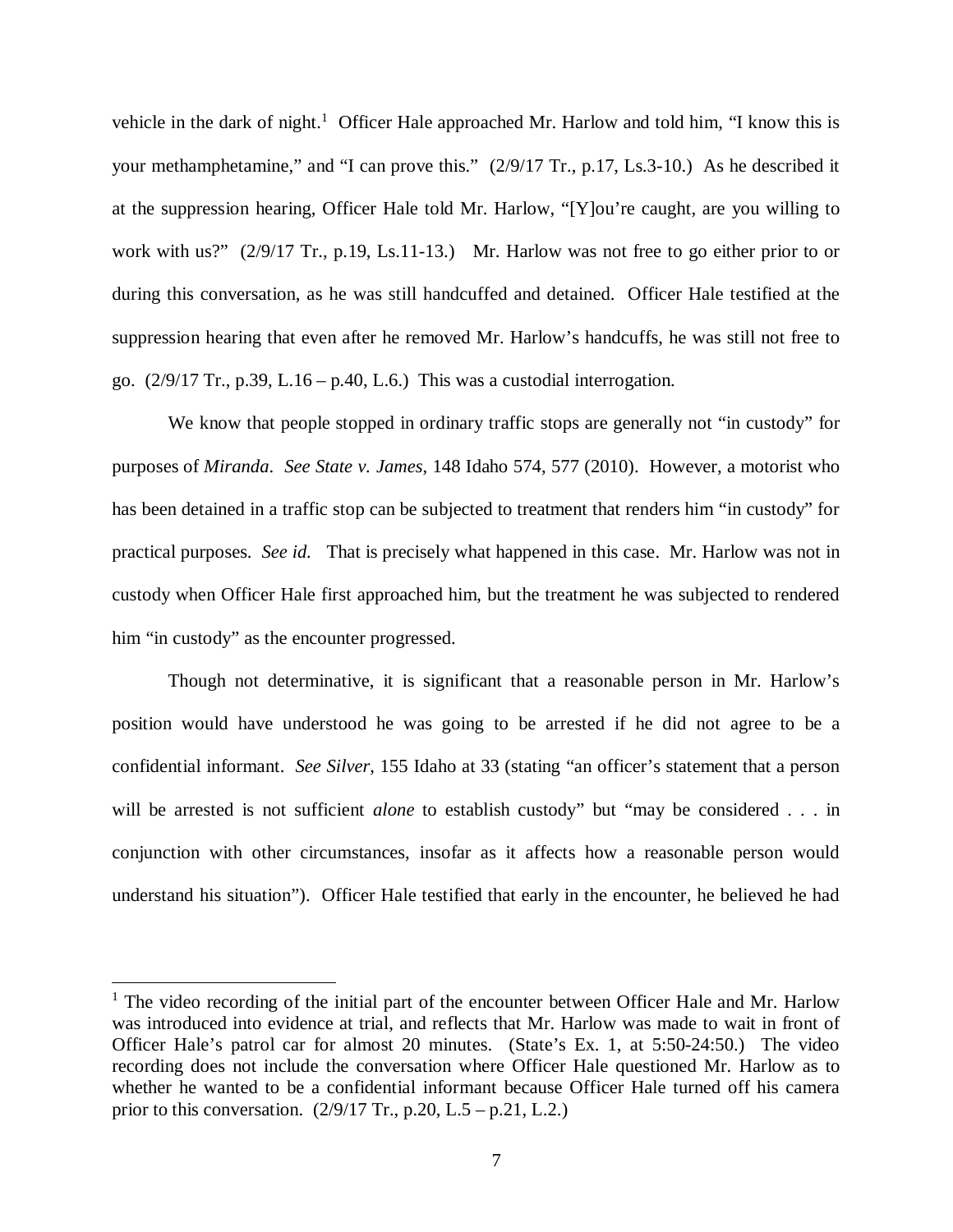enough information to arrest Mr. Harlow for possession of a controlled substance. (2/9/17 Tr., p.29, Ls.7-10.) He testified that where a person is found to be in possession of methamphetamine, they are arrested "[m]ore often than not." (2/9/17 Tr., p.30, Ls.9-13.) Officer Hale also testified that if Mr. Harlow had said he was not willing to be a confidential information, he would have been arrested that night. (2/9/17 Tr., p.40, Ls.7-12.) When considered in conjunction with all of the circumstances, Officer Hale's statement to Mr. Harlow that he knew it was Mr. Harlow's methamphetamine and "can prove this" transformed the interrogation into a custodial encounter.

Considering all of the circumstances, a reasonable person in Mr. Harlow's position would have understood his freedom of movement was restrained to the degree associated with a formal arrest when Officer Hale questioned him about being a confidential informant. Thus, he was in custody for purposes of *Miranda* and should have been provided with *Miranda* warnings. The district court erred in denying Mr. Harlow's motion to suppress and its decision should be reversed.

#### **CONCLUSION**

Mr. Harlow respectfully requests that this Court vacate his judgment of conviction, reverse the district court's order denying his motion to suppress, and remand this case to the district court for further proceedings.

DATED this 7<sup>th</sup> day of February, 2018.

 $\frac{1}{s}$ ANDREA W. REYNOLDS Officer State Appellate Public Defender